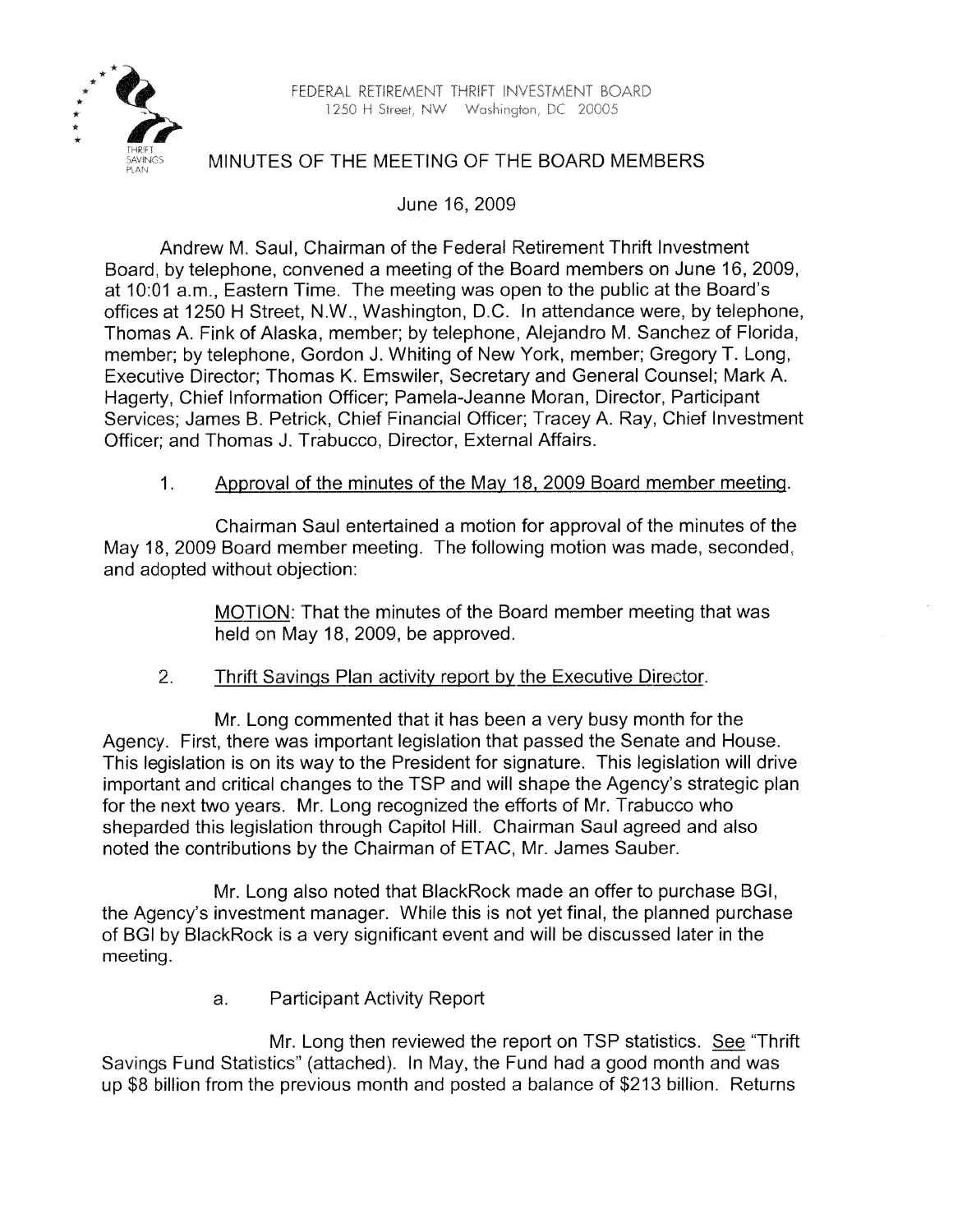over the 12-month period are still negative but these negative returns are shrinking because of the favorable performance during the course of the month.

The number of participants continues to grow, and the total number of Plan participants is 4,080,000. The participation rate is holding steady at 84.6 percent. The number of loans is also holding steady, and the Plan continues to be the lowest cost plan. The uniformed services' participation rates continue their slow and steady improvement moving from 37.2 to 37.5 percent among Active Duty.

Mr. Sanchez requested that the Agency and Board members visit with the Pentagon in order to raise awareness of the TSP. Mr. Long commented that the Agency does try to get the attention of the Pentagon on a regular basis and that it has had such a meeting before. The recent legislative process made it clear that some people in the Pentagon were very favorable towards the TSP but others were not. Mr. Trabucco added that the Agency is going to be very busy over the next two years implementing the legislative changes. Mr. Long also noted that the Agency had met with leaders at the Pentagon and that meeting did not make a difference. The Agency is focusing on educational efforts led by Ms. Gisele Goethe.

b. Quarterly Investment Performance Report

Ms. Ray reviewed the June 5,2009 memorandum (attached), entitled "May 2009 Performance Review." BGl's International Fund had a monthly tracking error of 159 basis points. Seventy basis points are due to reversing last month's negative 70 point tracking error and the rest is due to another fair value adjustment on May 29th. Year-to-date, there is a negative 79 basis point tracking error which is also a result of the fair value adjustment. Year-to-date, BGI's smallmid cap fund has a negative 139 basis point tracking error. This is due to the optimization strategy used by BGI.

Trading costs were low for the month of May. The G Fund rate of return for the month of June is 3.25 percent. The G Fund is benefitting from the fact that its yield is based on longer-term Treasuries.

The I Fund had a 13 percent return for the month and was also up 12 percent last month. The other equity funds were up for the month but not up as much as the I Fund. Much of the return in the I Fund is due to the decline in the dollar. Year-to-date, the I Fund is the best performing fund but it is the worst performing over the last 12 months.

As expected with rising markets, the L Funds' returns increased in May, and the L 2040 Fund had the best performance with a 6.2 percent return. Year-to-date, all of the L Funds are positive as are all of the underlying funds. Since inception, three of the L Funds have positive returns on an annualized basis. Since inception, the L 2040 Fund, the most aggressive fund, is down 1.73 percent which is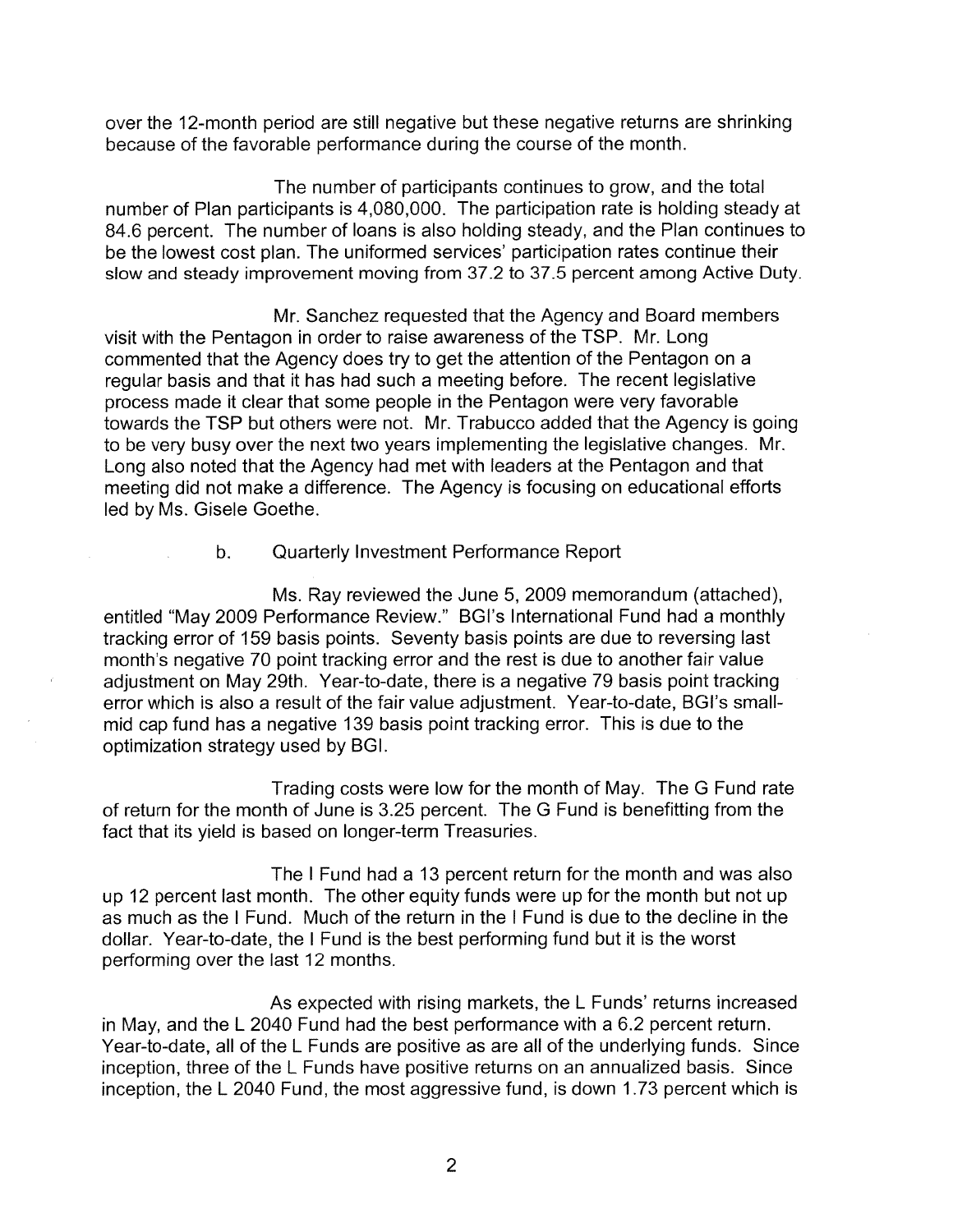substantially better than how the C and the S Funds have performed. This is because of the L 2040's exposure to fixed-income markets via the G and F Funds.

Participants continue to transfer money out of the fixed income funds. Over \$1.5 billion was transferred into equity funds this month.

Ms. Ray then discussed the proposed merger between BlackRock and BGI. Ms. Ray noted that several months ago, Barclays had come to an agreement to sell the iShares part of BGI to CVC, a private equity firm, for \$5 billion. The ishares business is the exchange-traded funds (ETF) business, and the asset management business was going to remain at Barclays. As part of the merger agreement, there was a provision which permitted Barclays to spend the next 90 days trying to secure a better offer for ishares or for all of BGI. During this time, Barclays received a very attractive offer from BlackRock.

BlackRock is a very well-regarded U.S. money management firm. It is known for its quantitative techniques and risk analytic tools. BlackRock is buying BGI for \$13.5 billion. Barclays will retain some ownership in BGI, and all of the senior management at BGI is staying in place. Mr. Blake Grossman, CEO of BGI, is going to become Vice Chairman of BlackRock. Ms. Ray believes the proposed acquisition is good news because BGI will now be part of a firm whose primary business is asset management as opposed to being a subsidiary of a bank.

Mr. Long noted that the proposed acquisition impacts elements of the Agency's contracts, and, therefore, suggested that the Board vote to include a discussion of the proposed merger's impact on procurement during the closed session. This vote is necessary because this development came at the last minute, and the Agency was not able to list this agenda item in the Board material. The following motion was made, seconded, and adopted without objection:

> MOTION: Whereas the recent proposed acquisition of BGI by BlackRock requires discussion of procurement information and proprietary data in Executive Session, and no earlier announcement was possible; therefore the Board votes to discuss these matters in Executive Session.

c. Legislative Report

Mr. Trabucco then discussed HR 1256, the so-called Tobacco Bill, and in particular Title I of Division B, the Federal Retirement Reform Act of 2009 (attached). Mr. Trabucco noted that the Agency has had a good deal of success with its legislative agenda. Last Thursday, the Senate passed the tobacco legislation, which included a number of provisions regarding the TSP. The House followed suit on Friday, and the Administration has announced that the President will sign the legislation.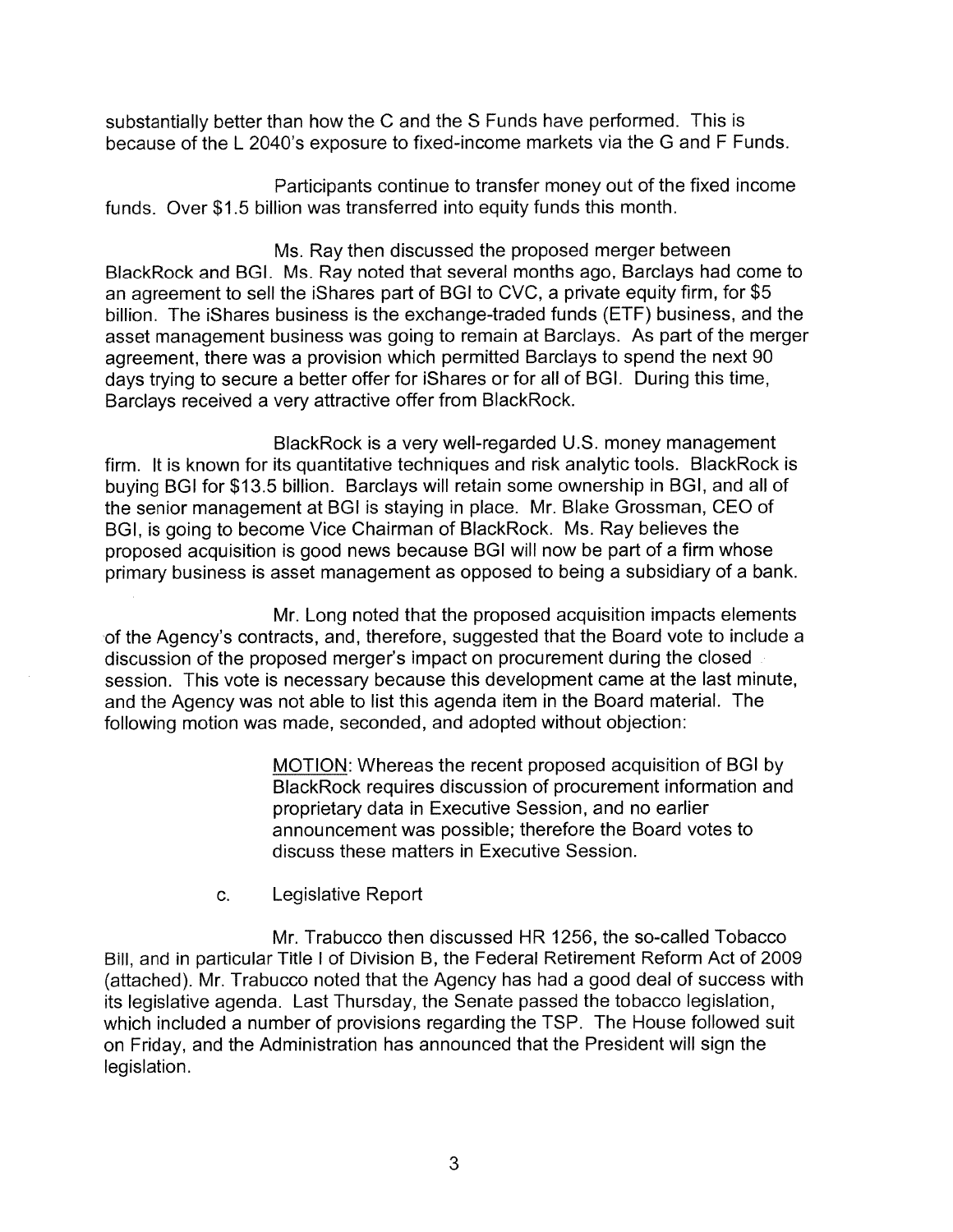The first section, Section 102, regarding Automatic Enrollments and Immediate Employing Agency Contributions, has been a long-time Board legislative goal. Currently, there is a six-month to one-year waiting period before the Agency Automatic (1%) Contributions and matching contributions start for new employees. This change wilt allow agency contributions to begin immediately. When the TSP was established, it was not uncommon for plans to have a one-year waiting period. However, last year, the Profit Sharing Council of America came out with a study showing that 65 percent of the large 401(k) plans now provide immediate employer contributions. This legislative change follows suit with what is happening in the industry and is a terrific benefit for participants. Mow when new employees come in, if they decide to forego contributing to the TSP, they are giving up immediate matching contributions. The Agency expects that this change will boost participation.

Mr. Long noted that this is a major victory for the Plan and that the Agency is moving very quickly to modify its regulations to comply with the law. Ms. Moran noted that the FRTlB is working with the agencies so that all FERS employees will be receiving employer contributions within the next month or so. Some agencies have to make system changes in order to accommodate this change.

Mr. Trabucco then discussed automatic enrollment for the uniformed services. Two year ago, the Agency met with senior leaders of the uniformed services to begin discussions on automatic enrollment. There was some concern raised but this was overcome because the Agency showed a willingness to accommodate the uniformed services' interests. This meeting was followed by a letter from Dr. Chu, the Undersecretary of Personnel and Readiness in the Department of Defense, which suggested that there were three areas where the uniformed services would like to see changes in the Agency's approach. First, since each service has different compensation and personnel goals, it was suggested to have automatic enrollment optional for each service. Second, DOD wanted the G Fund, not the L Funds, to remain as the default fund. Third, DOD recommended adding a Roth feature to the TSP. Dr. Chu indicated that if the Roth feature was included, the uniformed services would support automatic enrollment. The Agency accommodated these requests which were part of the bill approved by the House.

When the bill arrived in the Senate, Admiral Mullen, the Chairman of the Joint Chiefs, wrote a letter to Senator McCain expressing his desire that the option for the services to participate in automatic enrollment be switched so that Service Secretaries were required to opt-in to automatic enrollment rather than opt-out of automatic enrollment. When this letter arrived on the Hill, the Agency let its committee know that it would accommodate this concern and this request was accommodated. Subsequently, the Agency learned that Senator McCain had offered an amendment and made it part of the Dodd substitute which exempted the uniformed services from automatic enrollment. Mr. Trabucco noted that when he learned of this change he was concerned that the Board, via its conversations with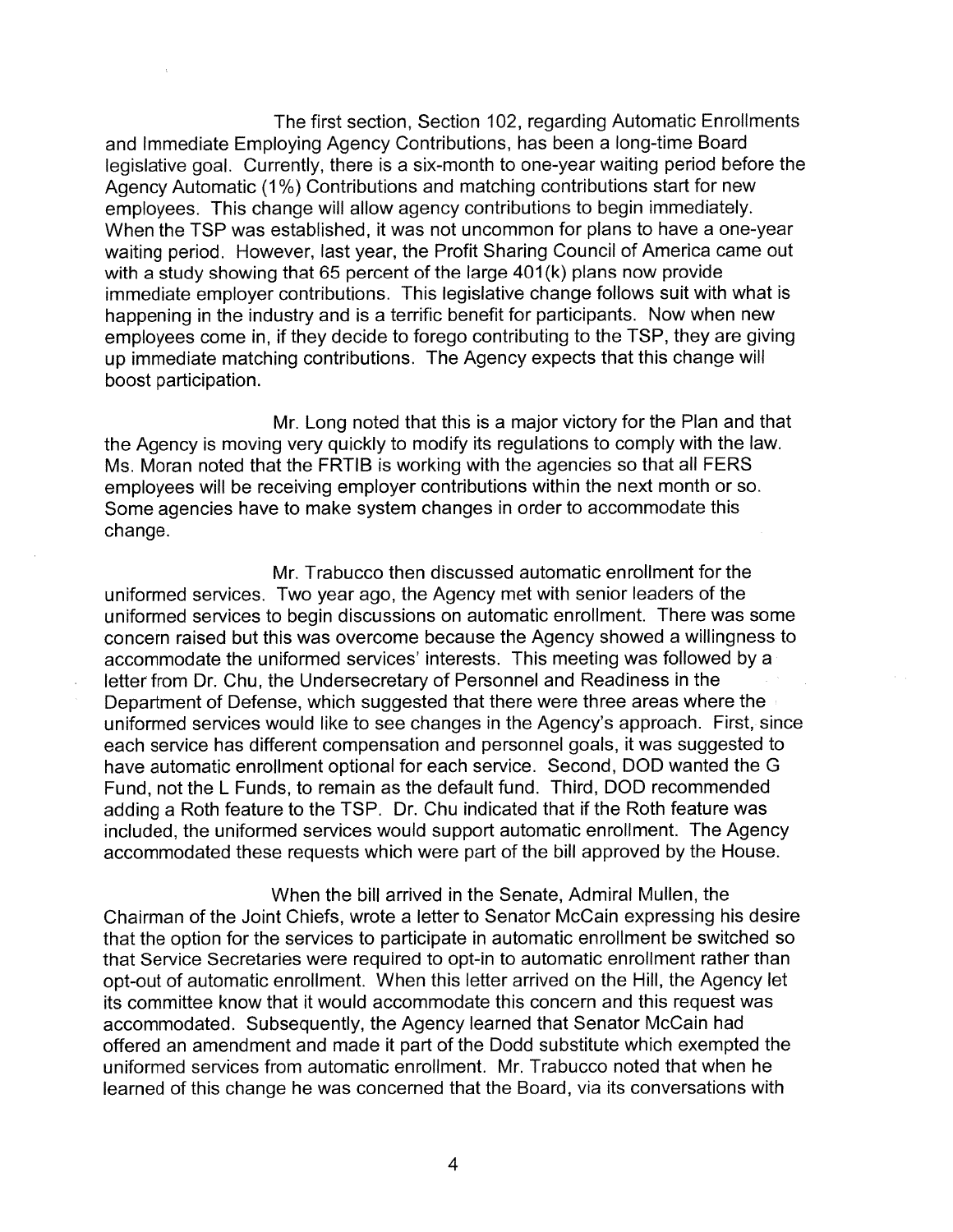the Department of Defense (DOD) and others, had not accommodated the uniformed services' concerns. However, the Employee Thrift Advisory Council (ETAC) representative from DOD assured Mr. Trabucco that the Agency had accommodated its concerns and that this change was beyond anyone's control. The uniformed services are exempted from automatic enrollment but the Agency will continue to work with them on this issue.

Mr. Trabucco then discussed the Roth provision. By a vote of three to one, the Board approved adding the Roth feature to the Plan at the April Board meeting. Adding the Roth feature is a very big undertaking and likely a twoyear project.

Chairman Saul noted that the Board would like a schedule regarding the implementation timeline for the Roth feature. Mr. Long noted that the Agency is currently working on multiple projects. Right now, the Agency is working on immediate employer contributions. Then the Agency will begin working on automatic enrollment and spousal accounts. After this, the Agency will begin planning its work regarding the Roth feature. At this point, the Agency does not have specific implementation details. The Roth feature does not have to be implemented by a certain time but only as soon as practicable.

Because the Plan is undergoing multiple changes, e.g., systems, legislation and the Website, Chairman Saul stated that he would like Mr. Long to present a business plan to the Board. Mr. Long noted that the Agency's strategic plan incorporates many of these activities. Because of the recent changes, Chairman Saul noted that he would like to review this again.

Mr. Trabucco then discussed the mutual fund window option. When the Board considered the proposal to add a mutual fund window to the Plan, it was a split vote. Consequently, the Agency did not seek nor oppose this legislative proposal. There was support for the mutual fund window on the Hill and in the Administration. The Agency's primary concern was that the House language had been crafted in such a way that the Executive Director would have been responsible for evaluating each of the funds offered through the mutual fund window. This arrangement was impractical. The Agency worked with the House and Senate and had this language changed so that the window would be consistent with those offered in private sector plans. In other words, the competition would be among the providers and would not focus on the funds that are available from that provider's platform.

This is a permissive option, and the Board is not required to add a mutual fund window. The bill also grants the Agency flexibility as far as implementation. Members of ETAC have mixed views on the proposal. While they see the benefits that it offers, they also see that it could potentially complicate the TSP, and the Plan's hallmark is its simplicity. Additionally, members of ETAC believe that employees should not be allowed to put all of their retirement funds into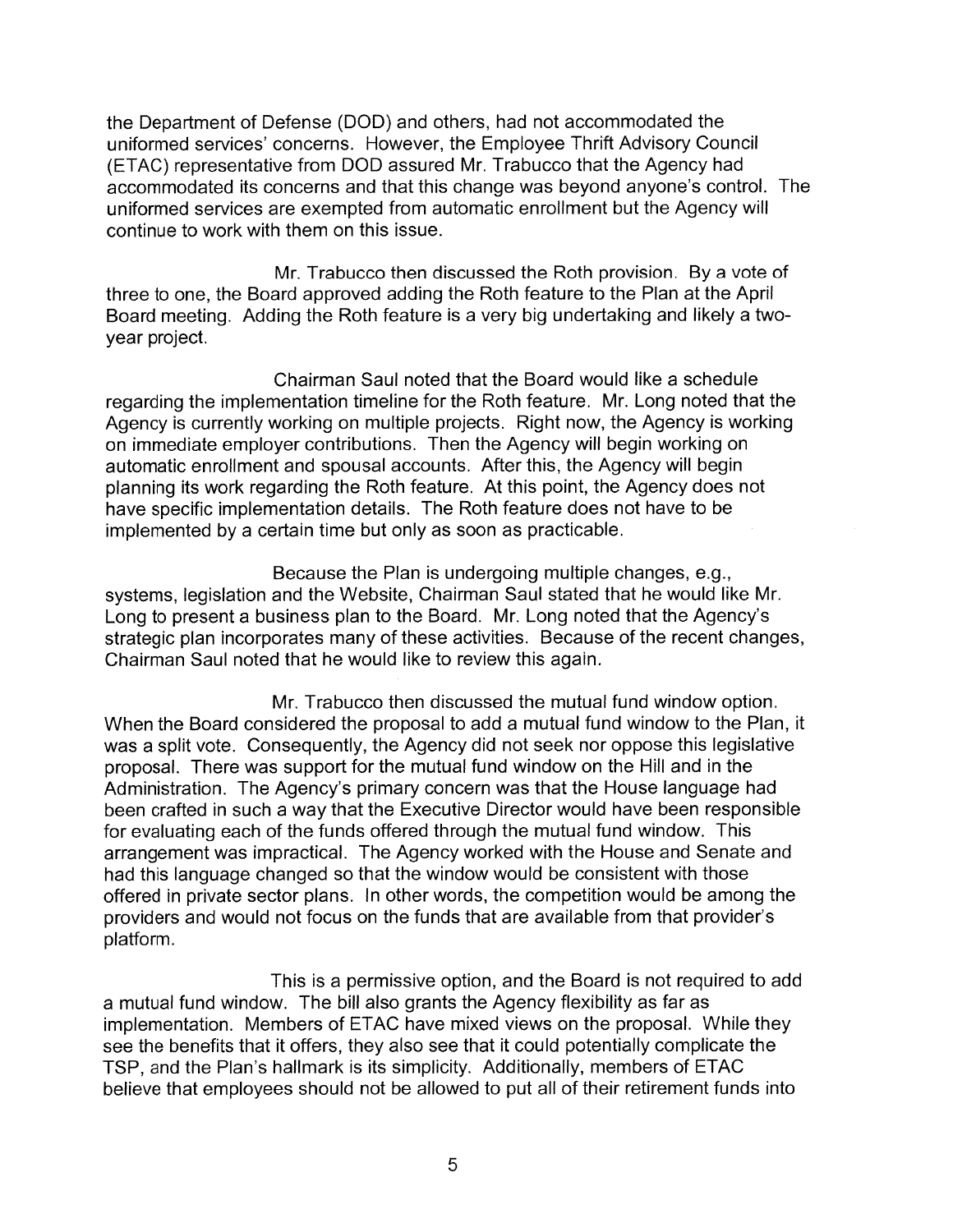a narrow investment. They have discussed placing a limit on the amount that can pass through the window. Should the Agency implement such a feature, it is open to adding such a restriction via its regulations.

Chairman Saul stated that he would like to discuss the mutual fund window proposal with the Agency's staff. He would like a discussion of the mutual fund window added to the Board's discussion of the Agency's strategic plan. Mr. Long emphasized that the Agency is not going to advance on the mutual fund proposal until it has further discussions with the Board and ETAC.

Member Fink then asked about the bill's mention of reporting companies' diversity demographics. This was a proposal that was offered in the House by Congressman Danny Davis and requires the Agency to submit a report regarding the racial diversity of the Agency's vendors which provide asset management services. The Agency views this as a simple reporting requirement. During the procurement process the Agency will require its potential vendors to submit diversity information. The Agency will then forward the diversity demographics of its successful vendor to Congress. Mr. Long emphasized that this provision is only a reporting requirement and does not call on the Agency to do anything further. Chairman Saul emphasized that the policy of the Board has always been to hire the best people it can at the most competitive price in order to benefit the participants.

The next provision of the bill extends the acknowledgement of risk feature to the mutual fund window. Currently any participant who invests in the C, S, I, and F Funds must sign an acknowledgement of risk. This provision states that participants who wish to send funds through the mutual fund window will have to sign the same acknowledgement.

The bill also provides the Agency with administrative subpoena authority. The Board unanimously supported this provision which will enable the Agency to quickly trace money in cases of fraud or error.

The bill also clarified the application of the Mandatory Victims Restitution Act (MVRA) and enumerated all alienation provisions which apply to the TSP in 5 U.S.C. § 8437. As Member Fink suggested, the Agency did not push for the application of the MVRA one way or another but simply brought it to the attention of its committee. By amending Title 5 in order to make the MVRA applicable to the Agency, it is clear that any future alienation provisions also must be codified in Title 5 in order to be applicable to the Agency.

The bill also allows the spouses of deceased participants to leave the funds in their spouses' accounts in the TSP and have beneficiary accounts. This was a proposal initiated by ETAC and unanimously supported by the Board.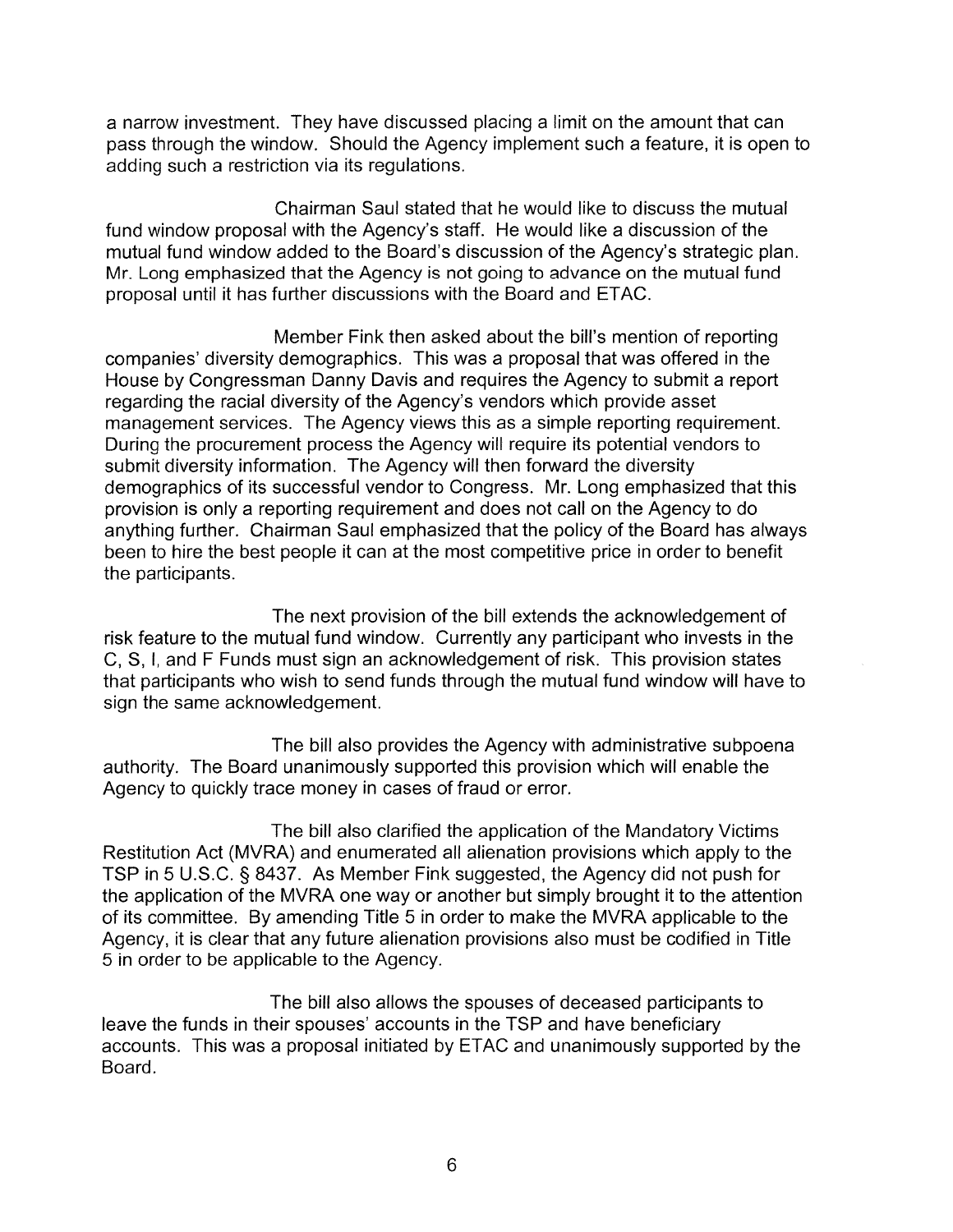Finally, the bill contains two provisions regarding the uniformed services. These provisions were offered in the House Committee and express a sense of Congress that the uniformed services should have a retirement system at least as generous as the one available to civilian employees and to again examine the idea of authorizing matching TSP contributions for members of the uniformed services. These provisions were put into the bill by Congressman Darrell Issa who is the Ranking Member of the House Committee on Government Reform and Oversight. This provision may seem incongruous because it was put into the bill during the House consideration and, at that time, the uniformed services were still included in the automatic enrollment provision.

Chairman Saul suggested that this provision grants the Agency a new opportunity to discuss the TSP with the uniformed services and potentially return to the Pentagon. Mr. Trabucco explained that this provision, which is the sense of Congress, is not binding and also noted that the Agency did make progress when it discussed the TSP with many of the most senior leaders at the Pentagon. Ultimately, the Senate did not agree with the proposal regarding automatic enrollment. Mr. Long added that sometimes discussions have no effect because the right people are not involved. However, this was not the case as far as the Agency's discussions with the uniformed services regarding these legislative proposals. The Agency involved three-star generals from all the services, the Chairman of the Joint Chiefs of Staff, the Undersecretary for Personnel and Readiness, and Senator McCain. The Agency will continue to reach out to the uniformed services but wants to set expectations that changing people's minds may not happen in the short-term.

Chairman Saul again commended Mr. Trabucco and the Agency's staff for their hard work in pushing through the recent legislative changes.

3. Closed session.

On a vote taken by the Secretary before the meeting, the members closed the meeting at 10:47 a.m. for a discussion of confidential procurement information and proprietary data.

At 11:13 a.m., upon completion of the executive session, the members reconvened the open portion of meeting.

Whereupon, there being no further business, the following motion was made, seconded, and adopted without objection and Chairman Saul adjourned the meeting at 11:13 a.m.

MOTION: That this meeting be adjourned.